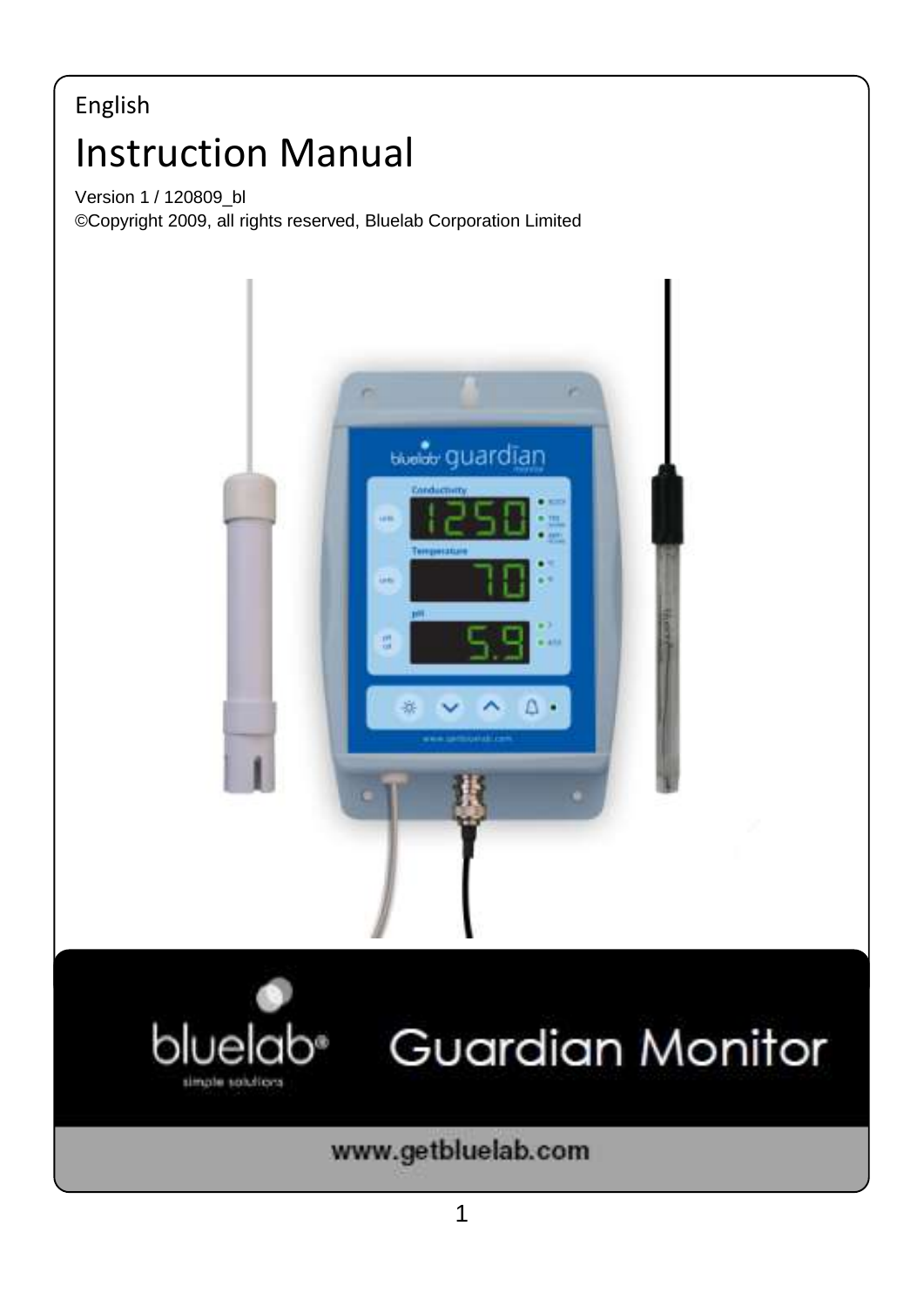## Congratulations for purchasing the Bluelab Guardian™ Monitor

The Guardian Monitor is a continuous indicator of the current levels of EC, pH and temperature, enabling you to optimise these parameters as your crop progresses through each growing phase. **Features:**

## Measures 0.0– 14.0 pH, 0– 5.0 EC, 0– 50 CF, 0–2500 TDS, 0–3500 ppm, 0-50 °C , 32-122 °F

- Large easy to read displays
- 'Plant Safe' green LED display
- Selectable units for conductivity and temperature
- Simple push button pH calibration
- No calibration required for conductivity or temperature
- Visual alarm for both high and low settings
- Settings retained when power lost (non volatile memory)
- Automatic Temperature Compensation
- International power supply
- Adjustable display brightness
- Water resistant design

## **2 year guarantee (6 months for pH probe)**

*What is Plant Safe? Green LED's are safe for continued growth during a plant's fruiting stage when hours of darkness are required.*



Bluelab Corporation Limited 2 Version1:180809\_bl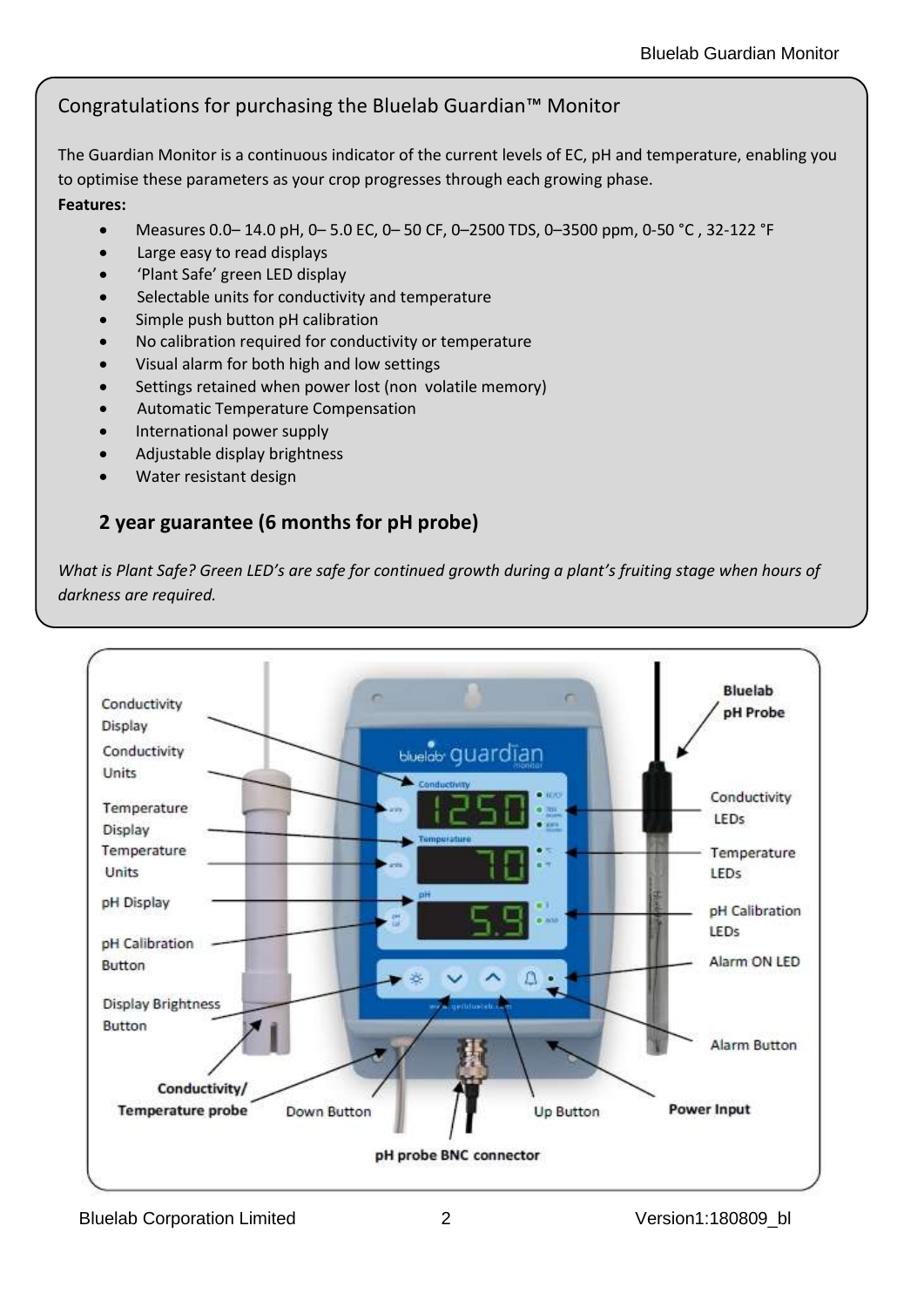## **Table of contents**

|                                                                      | Page           |
|----------------------------------------------------------------------|----------------|
| What's in the box?                                                   | $\overline{4}$ |
| <b>IMPORTANT - pH Probe Care</b>                                     | 5              |
| Step 1 - Mounting the Monitor                                        | 6              |
| Step 2 - Install correct plug adaptor                                | 6              |
| Step 3 - Connect power adaptor and pH probe                          | 6              |
| Step 4 - Power up                                                    | 6              |
| Step 5 - Select the desired conductivity unit                        | $\overline{7}$ |
| Step 6 - Select the desired temperature unit                         | 7              |
| Step 7 - Select the desired display brightness level of LED displays | $\overline{7}$ |
| Step $8$ – pH calibration                                            | 8&9            |
| pH Calibration LEDs                                                  | 9              |
| Step 9 - Placement of probes                                         | 10             |
| Step 10 - Set alarm                                                  | 10, 11 & 12    |
| Maintenance - Conductivity / temperature probe cleaning              | 12 & 13        |
| Cleaning the pH probe                                                | 13             |
| <b>Troubleshooting Guide</b>                                         | 14             |
| <b>Technical Specifications</b>                                      | 15             |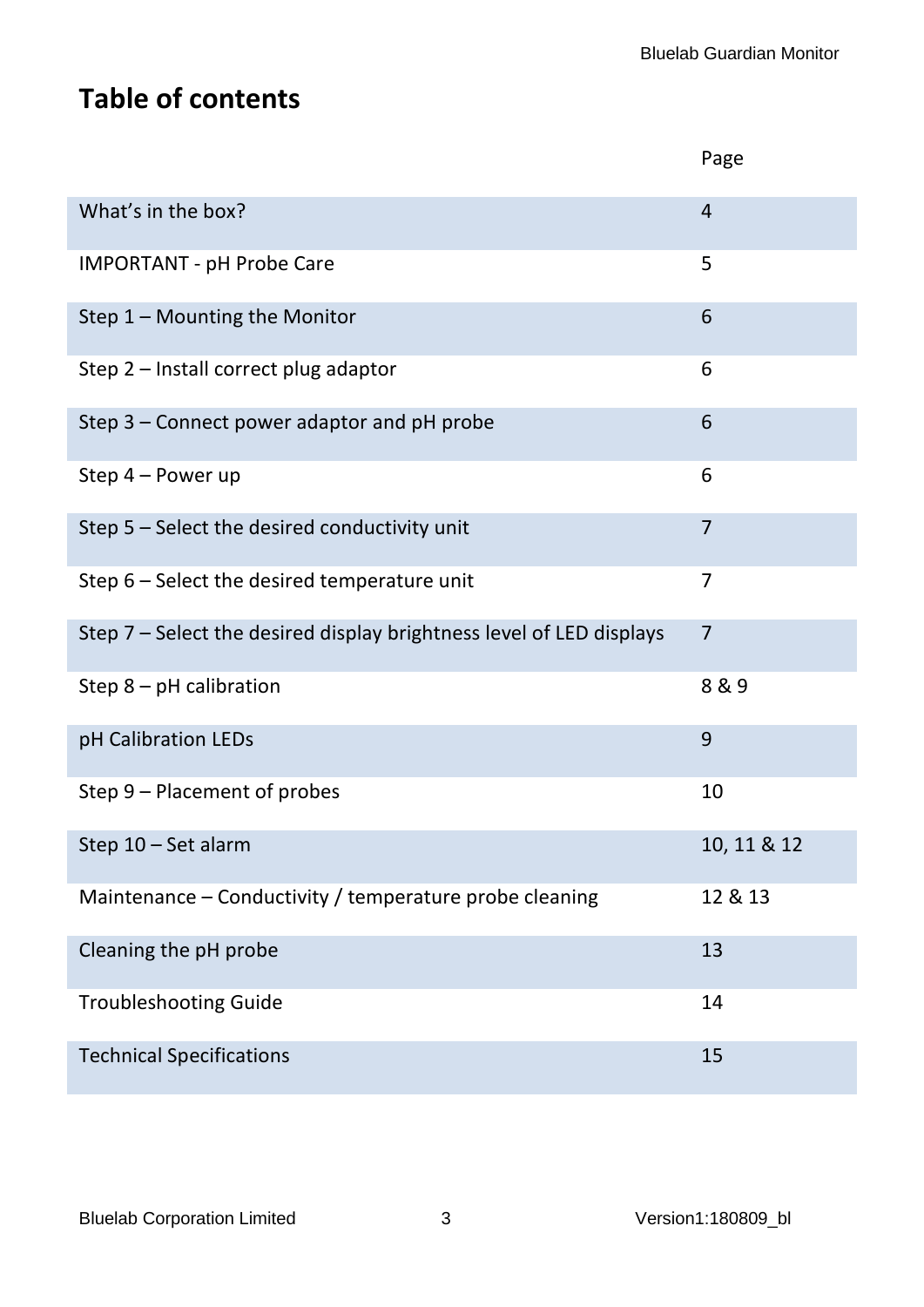## **What's in the box?**



Please verify the box contents from the information below.

| Bluelab pH Probe with wetting cap<br>UK plug adaptor<br>2.<br>9.<br>Conductivity / temperature probe<br>4 x mounting fasteners<br>3.<br>10.<br>pH probe holder with suction cup<br>2 x cable ties<br>4.<br>11.<br>5V DC Power Supply<br>pH 4.0 & pH 7.0 single use calibration<br>5.<br>12.<br>North American plug adaptor<br>solution sachets<br>6.<br>NZ / Australian plug adaptor<br><b>Instructions and Guarantees</b><br>13.<br>7. | 1. | <b>Bluelab Guardian Monitor</b> | 8. | European plug adaptor |
|-----------------------------------------------------------------------------------------------------------------------------------------------------------------------------------------------------------------------------------------------------------------------------------------------------------------------------------------------------------------------------------------------------------------------------------------|----|---------------------------------|----|-----------------------|
|                                                                                                                                                                                                                                                                                                                                                                                                                                         |    |                                 |    |                       |
|                                                                                                                                                                                                                                                                                                                                                                                                                                         |    |                                 |    |                       |
|                                                                                                                                                                                                                                                                                                                                                                                                                                         |    |                                 |    |                       |
|                                                                                                                                                                                                                                                                                                                                                                                                                                         |    |                                 |    |                       |
|                                                                                                                                                                                                                                                                                                                                                                                                                                         |    |                                 |    |                       |
|                                                                                                                                                                                                                                                                                                                                                                                                                                         |    |                                 |    |                       |

## **PLEASE FOLLOW THE MANUAL STEP BY STEP BEFORE FIRST USE BEGINS**

Bluelab Corporation Limited 4 Version1:180809\_bl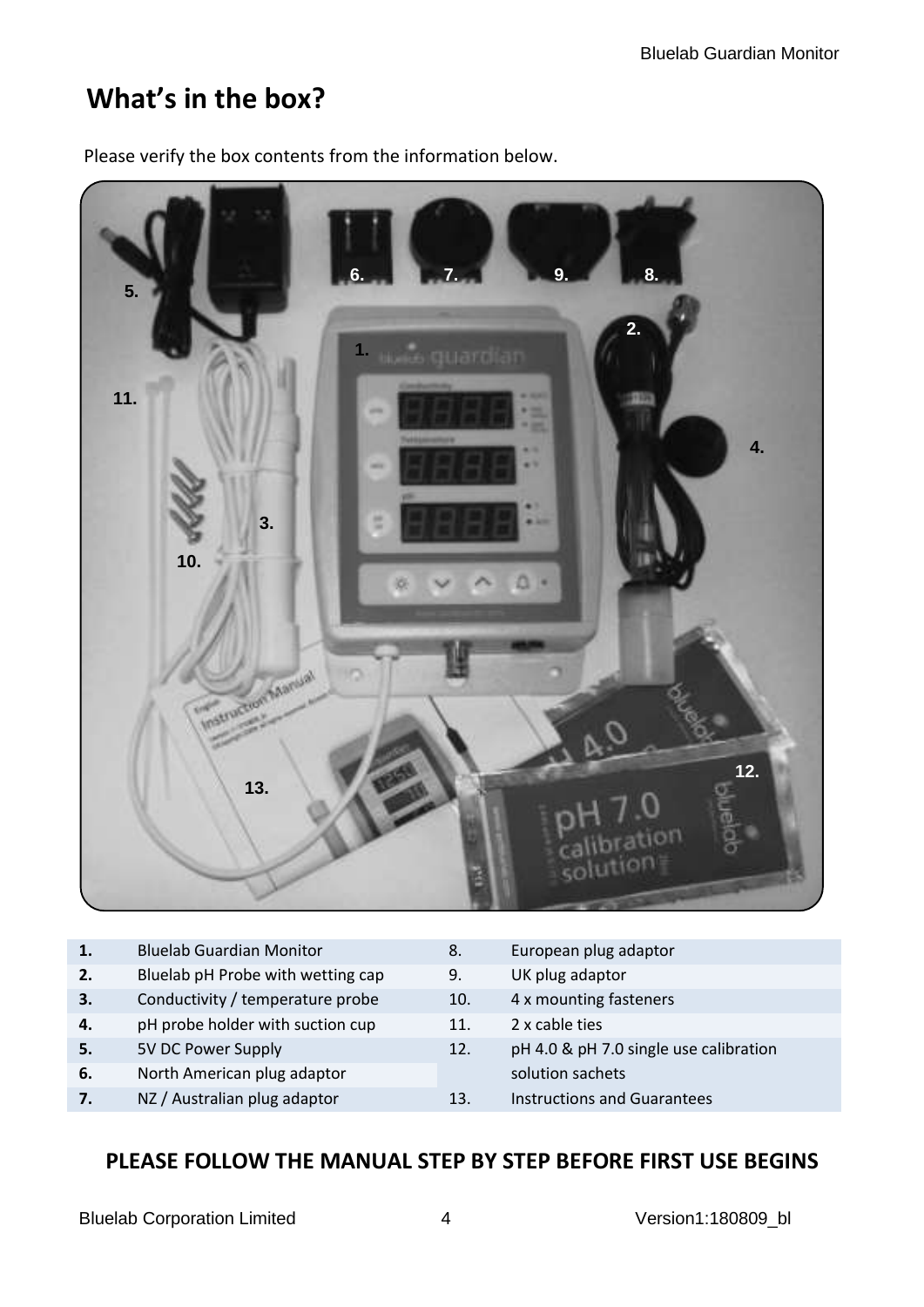## **IMPORTANT - pH Probe Care**

The pH Probe is the only part of the Guardian Monitor that should ever require replacing. pH Probes DO NOT last forever. They age through normal use and will eventually fail. The life time of a pH probe depends on the environment it is used in and the way that it is treated. To ensure you receive a long life from your pH probe, please ensure you follow the guide below.

**pH probes contain glass and are therefore FRAGILE. With good care, they will give a long service life.** 



DO NOT allow the probe tip to dry. **IF IT DRIES IT DIES!**

DO NOT bend the probe; this will break its internal glass stem.

DO NOT knock the probe; this will break its internal glass stem or external glass bulb.

DO NOT plunge a cold pH probe into a hot liquid - sudden temperature changes can crack the glass and permanently damage the probe.

DO NOT immerse in oils, proteins or suspended solids that will leave a coating on the glass bulb.

DO NOT 'kink' or bend the lead sharply.

DO NOT attempt to lengthen the lead on the probe.

DO NOT wet the BNC connector at the end of the lead.

## **Preparing the pH probe for use**

Remove the wetting cap by gently sliding/twisting the cap off without bending the pH probe. Store the wetting cap in a safe place.

## **When storing the pH Probe;**

**The probe tip must be kept moist.** To prepare the probe for storage, place a very small amount clean water (never distilled or deionised water) or pH 4.0 solution into the wetting cap, then place wetting cap over the probe tip. If for some reason the probe tip has been allowed to dry out, then the probe must be 'hydrated' for 24 hours in fresh clean water or pH 4.0 solution. Following this; carry out a calibration to check operation, as the probe may have already suffered permanent damage.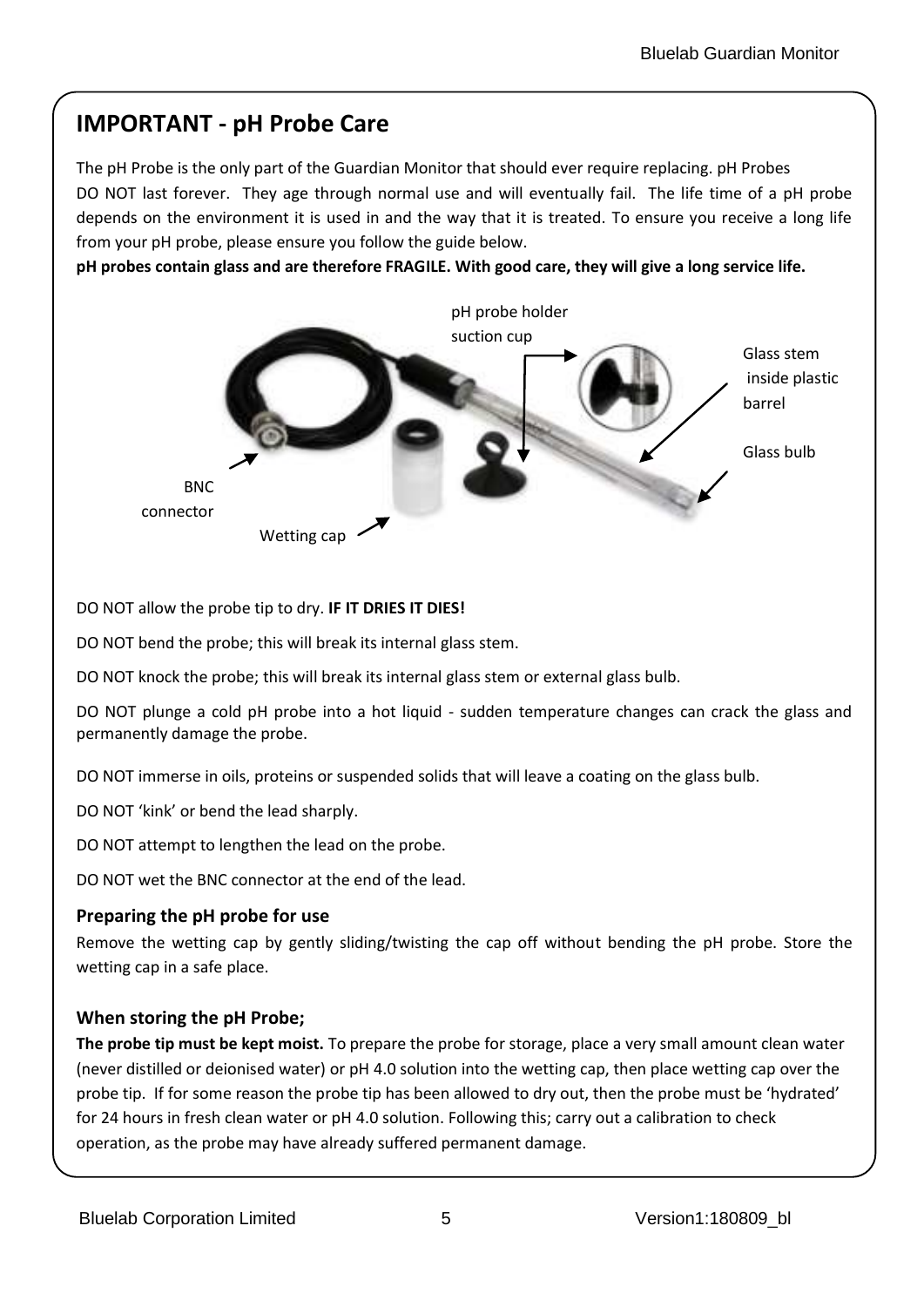## **STEP 1 – Mounting the Monitor**

## **If wall mounting;**

Select a suitable location that is less than 2 meters from your tank, and less than 1.5 meters from an electrical mains outlet.

**NOTE:** Avoid placing the monitor where it can be damaged by direct sunlight, water or nutrient salts.

#### **Option 1**

- 1. Install both top and bottom centre fasteners to the wall.  $(172 \text{mm} / 6.34)$  apart)
- 2. Slide the monitor onto the fasteners.

### **Option 2**

1. Fix the four fasteners through each mounting hole in each corner of the case.

## **If mounting on a support or bar;**

1. Select a suitable location that is less than 2 meters from your tank, and less than 1.5 meters from an electrical mains outlet.

**NOTE:** Avoid placing the Monitor where it can be damaged by nutrient salts.

2. Fix each of the cable ties provided through the small mounting holes in the top of the case and wrap around the support/bar and secure.

## **STEP 2 - Install correct plug adaptor**

- 1. Select the appropriate mains plug adaptor for your country.
- 2. Connect the plug adaptor to the power supply.

## **STEP 3 – Connect power adaptor and**

## **pH Probe**

- 1. Connect power adaptor into base of monitor where 'Power Input' is labelled, and plug adaptor into mains power supply.
- 2. Connect the pH Probe to the monitor.

## **STEP 4 – Power up**

- 1. Switch on power adaptor at the mains.
- 2. When power is applied the Guardian will complete a display test sequence.



Mounting keyholes top and bottom

**Option 2;** Mounting holes top and bottom



Cable ties fixed through small mounting holes around a support or bar







Inserting

Twisting

Attached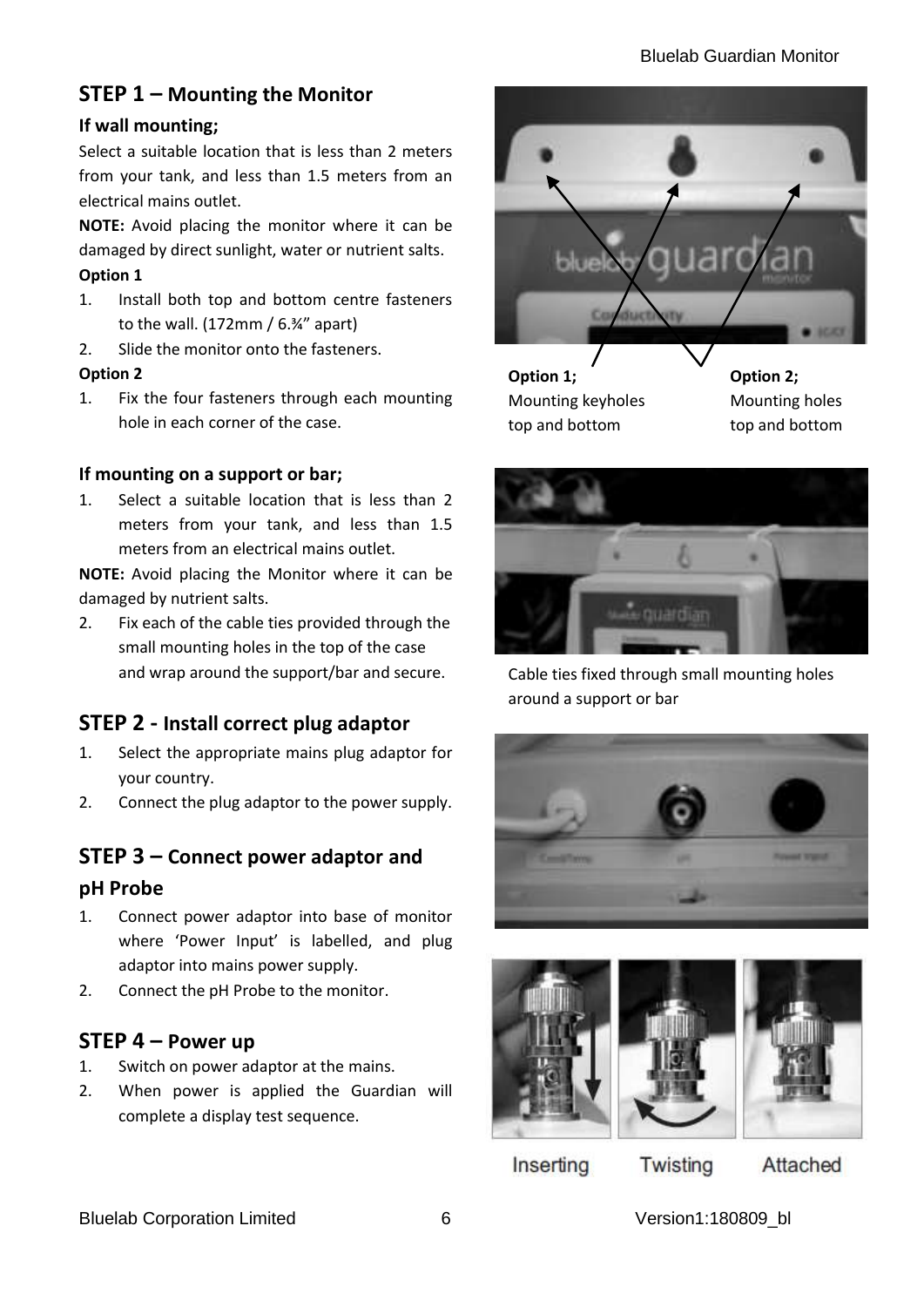## Bluelab Guardian Monitor

## **STEP 5 - Select the desired conductivity unit**

Conductivity readings can be displayed in EC, CF, TDS or ppm700. The selected unit is indicated by one of the 3 LEDs next to the Conductivity window. When the EC/CF LED is on, the monitor is displaying conductivity in units of EC or CF. If there is a decimal point present in the conductivity display, the units are EC. If there is no decimal point the units are CF.

### **To change the units to be displayed;**

- 1. Press and hold the conductivity 'units' button and after 3 seconds it will change to the next unit indicated by the glowing LED.
- 2. Release.
- 3. Repeat step 1 and 2 until the desired unit is selected.

## **STEP 6 - Select the desired temperature**

### **unit**

Temperature readings can be displayed in either degrees Celsius (°C) or degrees Fahrenheit (°F). The selected unit is indicated by one of the two LEDs next to the Temperature window.

#### **To change the unit to be displayed;**

- 1. Press and hold the temperature 'units' button and after 3 seconds it will change to the next unit indicated by the glowing LED.
- 2. Release.
- 3. Repeat step 1 and 2 until the desired unit is selected.

## **STEP 7 - Select the desired brightness level of the LED displays**

These can be adjusted to best suit the light levels of the environment. There are eight (8) levels of 'brightness' that can be selected.

#### **To change the brightness;**

1. Press and hold the **brightness** button and at the same time press either the **up** or **down** buttons to change the brightness. Brightness levels are shown in the pH window. 1=least bright, 8=brightest





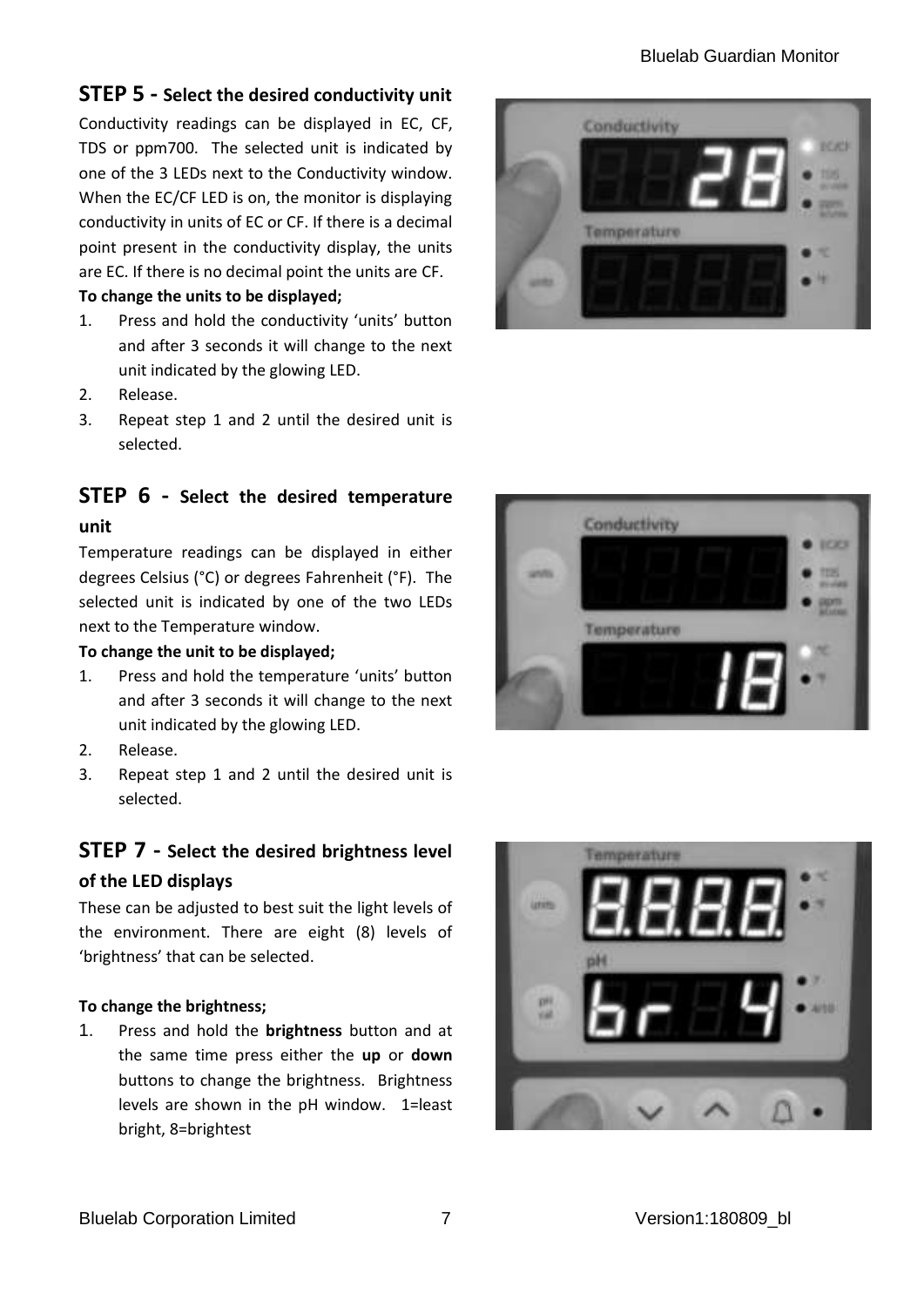## **STEP 8 - pH Calibration**

pH calibration is required before first use to ensure that the first reading is accurate. pH probes require repeated calibration. Calibration is advised when;

- Typically more than 30 readings have taken place
- The reading is different to that expected
- The pH probe is replaced with a new one
- It has been a month since the last successful calibration
- The monitor is reset to factory default

When calibrating the pH probe after first use, the probe may require cleaning. See probe cleaning on page 13.

## **For best pH calibration;**

- Ensure probe is clean and rinse with clean water/distilled water to reduce contamination of the pH calibration solutions
- Only fresh uncontaminated solutions should be used
- Conductivity/temperature probe should also be placed in the same solution as the pH probe while calibration is taking place. This is so the monitor can measure the temperature of the calibration solution. Wait until the conductivity / temperature probe is at the same temperature as the calibration solution
- Calibrate the pH at the same temperature as the solution to be measured
- If you expect to measure a pH below 7.0, the monitor is calibrated using pH 7.0 and pH 4.0 calibration solutions. If you expect to measure a pH above 7.0, pH 7.0 and pH 10.0 solutions are used
- **ALWAYS Calibrate the pH Probe with pH 7.0 then pH 4.0 or pH 10.0**

**NOTE:** The conductivity/temperature probe does not need to be calibrated, but must be cleaned to remove any build up of nutrient salts.

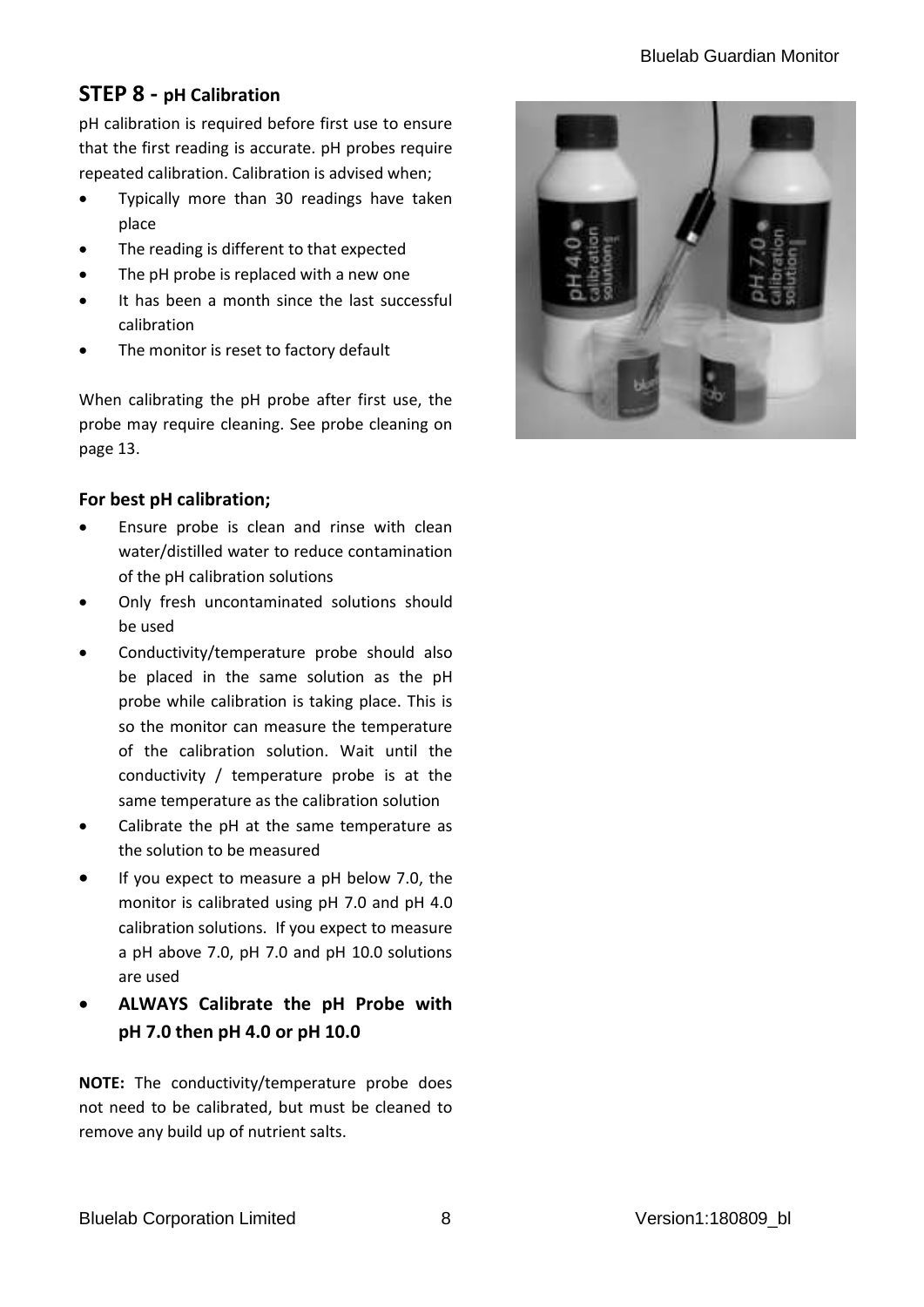### **To calibrate the pH probe follow these steps;**

- 1. In three separate containers prepare a small amount of fresh water, pH 7.0 solution and either pH 4.0 **or** pH 10.0 solution.
- 2. Rinse the pH probe in fresh water and place the probe tip into the pH 7.0 buffer solution and wait for the reading in the pH window to stabilise. Press and hold the **pH cal** button for a few seconds until PH CAL appears in the windows, then release the **pH cal** button. The '7' LED will glow green. All three windows will return to monitoring mode with all current values being displayed. If ERR is displayed see the troubleshooting guide on page 15.
- 3. Rinse the pH Probe in fresh water by gently stirring.

Place the probe tip into the pH 4.0 or pH 10.0 solution and wait for the reading in the pH window to stabilise. Press and hold the **pH cal** button for a few seconds until PH CAL appears in the windows, then release the **pH cal** button. The 4/10 LED will glow green. All three windows will return to monitoring mode with all current values being displayed. If ERR is displayed see the troubleshooting guide on page 15.

## **pH Calibration LEDs**

The LEDs next to the pH window will let you know the status of calibration. See the table at right.

## **NOTE: The pH probe and hence calibration will eventually fail due to;**

- Contamination and age of pH Probe
- pH Probe used to measure solutions at temperatures above 50 °C (122 °F) or below  $0 °C (32 °F)$
- pH probe exposed to aggressive chemicals
- Internal damage to the pH probe from rough treatment
- Damage to the cable of the pH probe from rough treatment
- Probe repeatedly drying out
- Moisture getting inside the BNC connector on the pH probe cable







| ∩<br>O | 4/10                   | Using factory default calibration<br>values. Both LEDs off                                        |
|--------|------------------------|---------------------------------------------------------------------------------------------------|
| ∩<br>∩ | 7<br>4/10              | pH 7 calibrated OK. Using factory<br>default for pH 4/10                                          |
| 0<br>∩ | $\overline{7}$<br>4/10 | pH 7 & pH 4 or pH 10 calibrated<br>OK.                                                            |
|        | 4/10                   | 30 days passed since last full<br>calibration - calibration due.                                  |
|        | $\overline{7}$<br>4/10 | If 7 is flashing and 4/10 is off,<br>calibration is also required as<br>4/10 was never calibrated |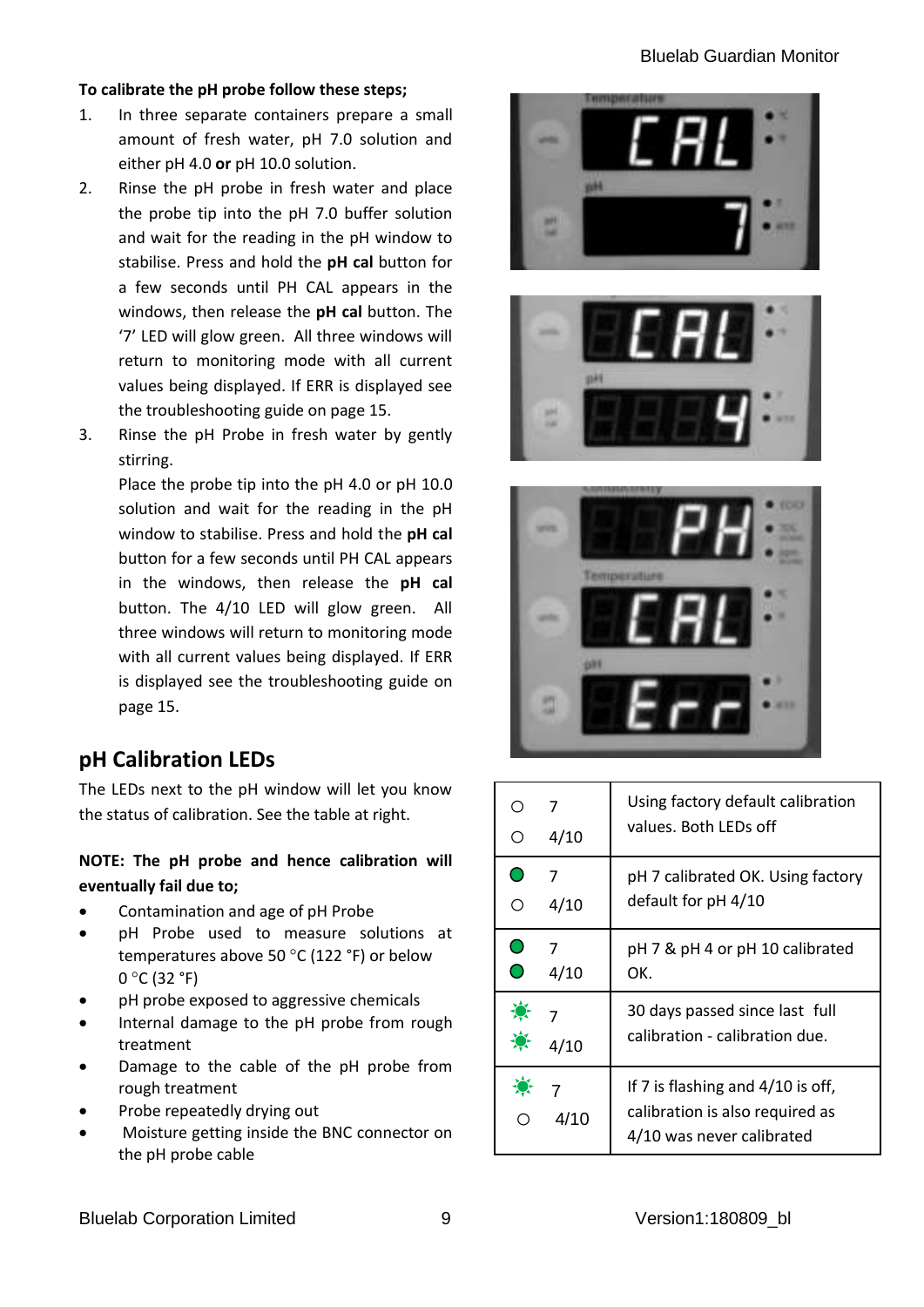## **STEP 9 - Placement of probes**

Both the pH and conductivity/temperature probes require submersion in the liquid for measurement.

- 1. Fit the (optional) pH probe holder to the stem of the pH probe using a gentle twisting motion.
- 2. Place the pH Probe into the reservoir and push the suction cup onto the side of the reservoir but far enough down so the probe tip is in the solution. The holder prevents damage to the pH probe from banging onto the side of the reservoir with movement of the solution.
- 3. Place the conductivity probe into the reservoir.

NOTE: Do not pour concentrated nutrient solution or pH adjuster directly onto probes when in the reservoir.



## **STEP 10 – Set Alarms (optional)**

The alarm function warns you when the solution deviates from the desired levels you have chosen for each measurement. When an alarm condition is present, the display of the affected measurement will flash. If the measurement changes back to within the limits you have chosen, the flashing will stop.

There are two ways to set the alarm, 'quick-set' or 'Detailed'.

## **Alarm 'Quick-set'**

This allows you to quickly set the 'alarm HIGH' and 'alarm LOW' values for all of the three measurements. The table below shows the values that are pre-set when 'quick-set' is used.

**NOTE: Before you set the alarms, ensure the solution in the tank/reservoir is adjusted to the desired/actual levels for all three parameters and that these are displayed in each of the windows.**



|                                | Alarm Low                      | Alarm High     |  |
|--------------------------------|--------------------------------|----------------|--|
| Conductivity<br>actual value – |                                | actual value + |  |
|                                | 2 CF / 0.2 EC                  | 2 CF / 0.2 EC  |  |
|                                | 100 TDS                        | <b>100 TDS</b> |  |
|                                | $140$ ppm                      | $140$ ppm      |  |
| <b>Temperature</b>             | actual value -                 | actual value + |  |
|                                | $3^{\circ}$ C / 5 $^{\circ}$ F | 3°C/5°F        |  |
| pН                             | actual value -                 | actual value + |  |
|                                | $0.5$ pH                       | $0.5$ pH       |  |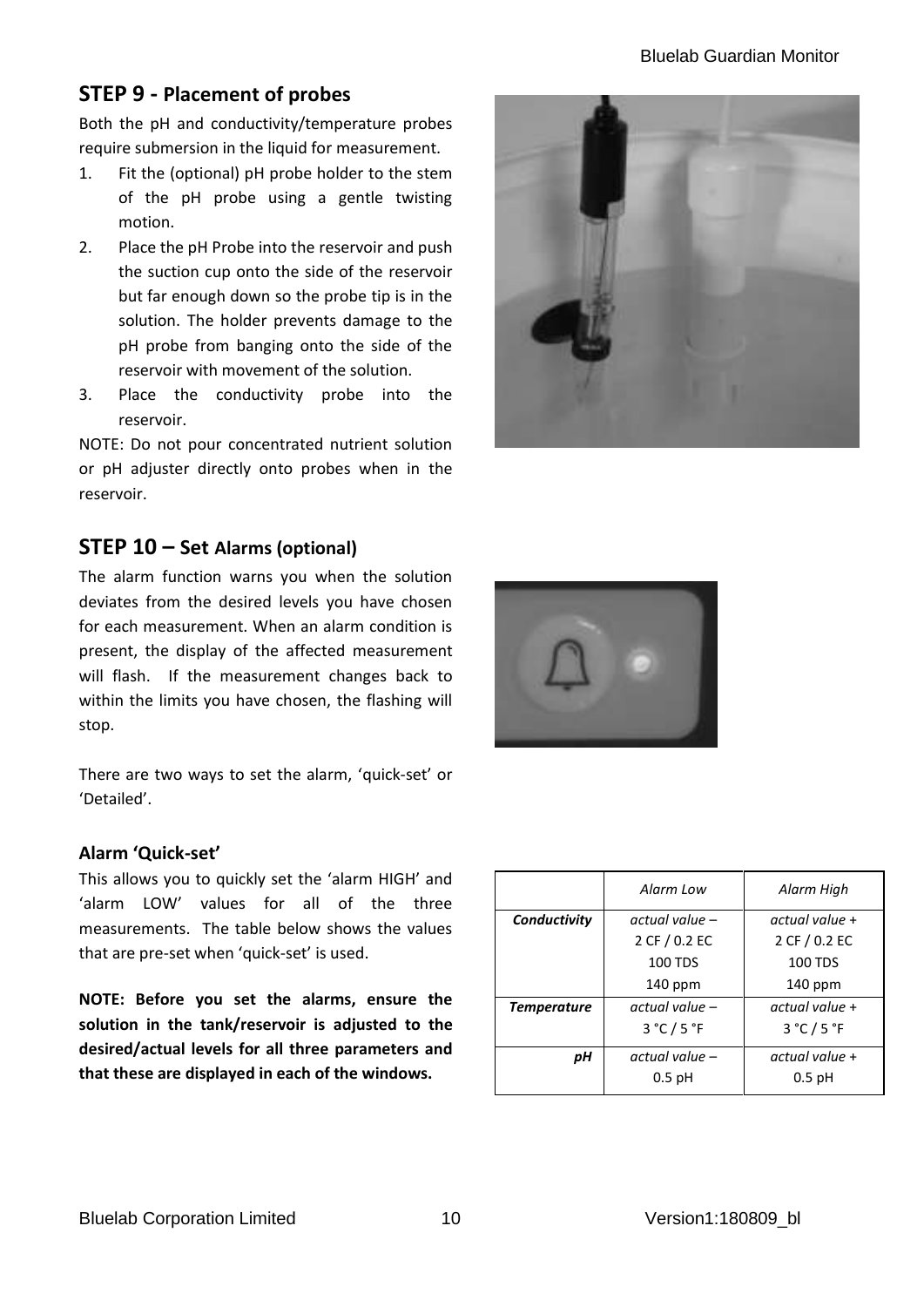### Bluelab Guardian Monitor

### **To activate the 'quick-set' alarm;**

- 1. Press and hold the **alarm** button until **AL H** is displayed in all three windows.
- 2. Release the **alarm** button.
- 3. Press the **brightness** button once.
- 4. All three windows will display **Auto** for 1 second and then **SAVE** will be displayed in the conductivity window. The alarms are now auto set and the alarm mode will be turned on. The alarm LED will glow.

#### **Turn alarm ON/OFF**

Press the **alarm** button to change between alarm ON and alarm OFF. When the alarm is ON the alarm LED will glow.

**NOTE: If you press and hold the alarm button you will enter the alarm setting mode.**

## **Detailed Alarm Set**

**To set the detailed 'alarm HIGH' and 'alarm LOW' values;**

- 1. Press and hold the **alarm** button until **AL H** is displayed in all three windows.
- 2. Release the button and the current 'alarm HIGH' values are displayed in each window.
- 3. To set conductivity alarm high value, press the conductivity **unit** button then the **up** and **down** buttons to change its value.
- 4. To set temperature alarm high value, press the temperature **unit** button then the **up** and **down** buttons to change its value.
- 5. To set pH alarm high value, press the pH **unit** button then the **up** and **down** buttons to change its value.
- 6. Press the **alarm** button to now select the low alarm values.
- **7.** Set the low alarm values the same way as you did the high alarms.
- 8. Press the **alarm** button. **SAVE** is briefly displayed in the conductivity window and the Monitor will return to its normal monitoring mode.





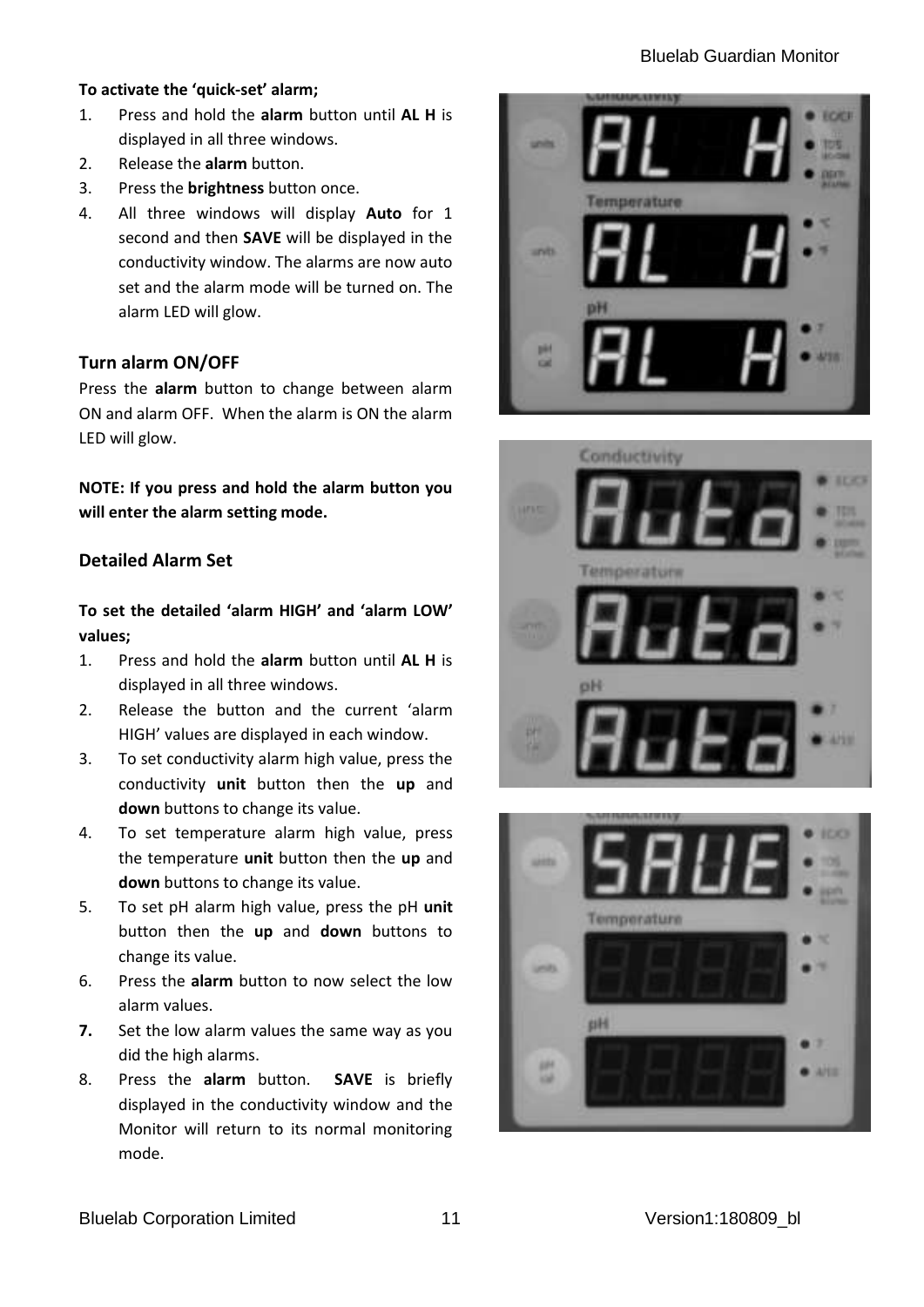#### **NOTES:**

- To review current alarm settings without changing the values, repeatedly press the alarm button to step through the high & low alarms.
- If you want to exit the alarm settings mode without keeping any changes you have made DO NOT press any keys. The Monitor will 'timeout' and return to its normal monitoring mode without saving any changes after 1 minute.
- The software will prevent you from setting low alarm values higher than the high alarm values.

## **MAINTENANCE**

#### **Conductivity / temperature probe cleaning**

- 1. Remove shroud by holding the body and pulling away the shroud.
- 2. Using an unscented liquid scourer such as Jif or Soft Scrub place one or two drops onto the probe face and using a finger or Bluelab chamois, rub firmly and vigorously to clean the probe face.
- 3. Check that water forms an even film across the surface of the probe. If beading of water is present, clean again. Beading indicates the presence of oil on the probe surface.
- 4. Refit the shroud and test in 27.7CF/2.77EC solution as set out below.

## **TO TEST**

Please use the following standard solutions when testing. Bluelab solutions are recommended.

| CF   | ЕC   | <b>TDS</b><br>Ppm |            |
|------|------|-------------------|------------|
|      |      | $(EC \times 500)$ | (EC x 700) |
| 27.7 | 2.77 | 1385 ppm          | 1940 ppm   |

- 1. Place a small amount of the correct standard solution into a clean container.
- 2. Place the conductivity/temperature probe into the solution; ensuring that it is adequately submerged.











Clean smooth film

Contaminated,







uneven film





6. To test



 $\begin{array}{c} \hline \end{array}$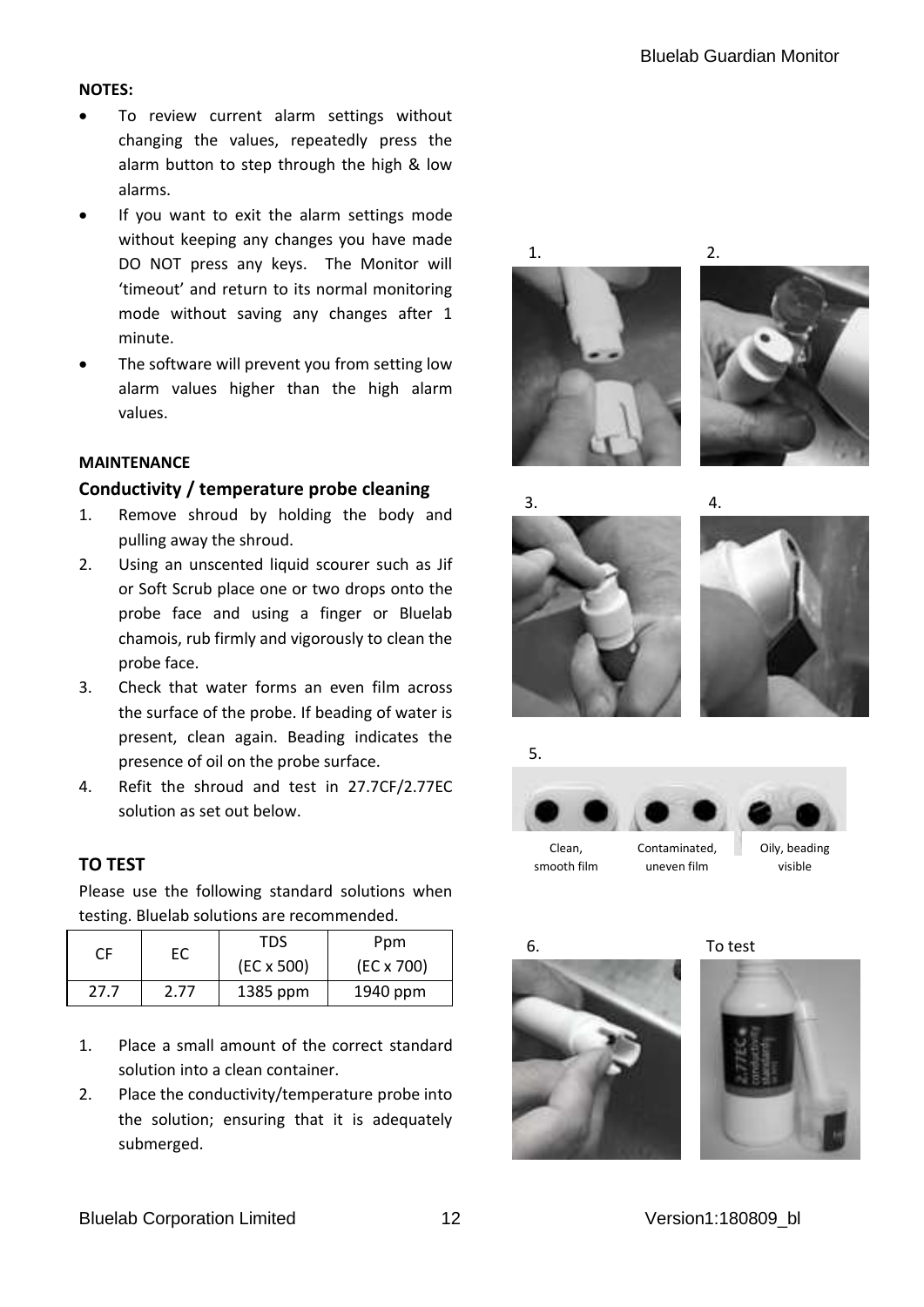3. Wait until the conductivity reading stabilises. The conductivity reading should be within 1 CF, 0.1 EC, 50 TDS or 70 ppm of the values in the table above.

## **If the reading is lower than 2.77 EC;**

- 1. Ensure that the 2.77 EC standard solution is fresh and uncontaminated and of a qualified brand; if you are unsure, use new solution. NEVER add water to solutions.
- 2. Wait  $1 2$  minutes for the probe to reach the solution temperature. In extreme temperatures 5 – 10 minutes may be necessary.

#### **NOTE: Probes that read low generally only require cleaning.**

3. If the reading remains higher than 2.9 EC after testing all of the above, check solution has not evaporated during storage.

## **Cleaning the pH Probe**

To ensure accurate pH readings Bluelab recommend that the pH Probe is rinsed in clean fresh water before replacing the wetting cap and that it is cleaned when required by following the instructions below;

- 1. Rinse pH probe tip under fresh water.
- 2. Fill a small container with clean water and add a small amount of mild detergent (dishwashing liquid).
- 3. Gently stir the pH probe tip in the mixture. Ensure that you do not 'knock' the probe on the side of the container as this may cause damage to the probe. Rinse well under fresh running water to remove all traces of the detergent mixture.
- 4. ONLY if the probe tip requires removal of heavy contamination, gently brush around the glassware with a few drops of mild detergent (dishwashing liquid) and a soft toothbrush. DO NOT pull out or touch the wick.
- 5. Rinse well under fresh running water to remove all traces of the detergent mixture.
- 6. Recalibrate the pH probe. See the pH calibration section on page 8 or place wetting cap back onto probe tip.

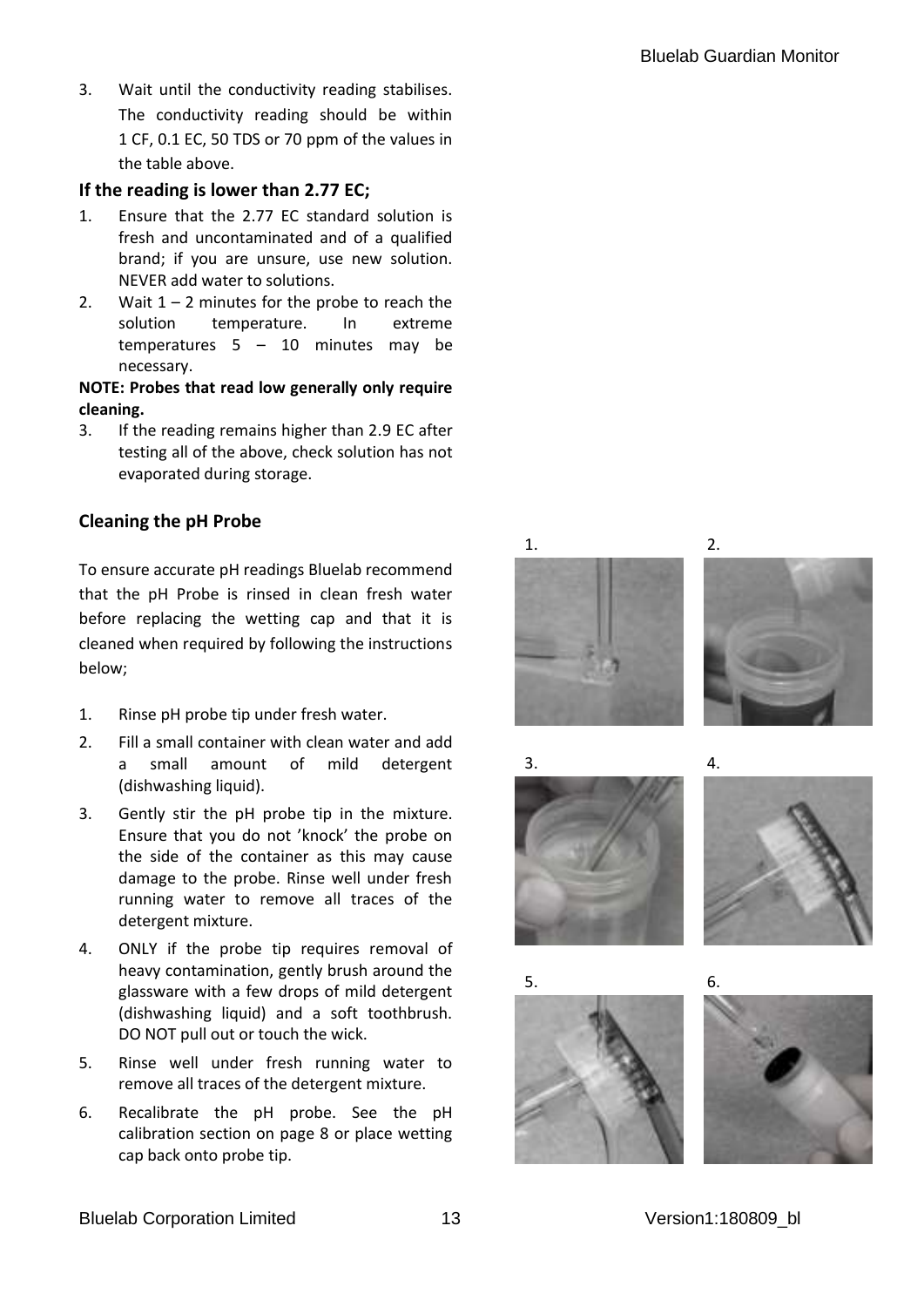## **Troubleshooting Guide**

| <b>Trouble</b>                                 | Possible reason                                                                                                                                       | <b>Possible solution</b>                                                                                                                                                                                                       |  |
|------------------------------------------------|-------------------------------------------------------------------------------------------------------------------------------------------------------|--------------------------------------------------------------------------------------------------------------------------------------------------------------------------------------------------------------------------------|--|
| <b>Nutrient reading</b><br>low                 | Contaminated probe                                                                                                                                    | Clean probe (see page 13)                                                                                                                                                                                                      |  |
|                                                | Temperature of probe and<br>Wait 5-10 minutes for conductivity /<br>solution different<br>temperature probe to reach solution<br>temperature          |                                                                                                                                                                                                                                |  |
| <b>Temperature</b><br>reading inaccurate       | Temperature of probe different<br>to solution temperature                                                                                             | Wait 5-10 minutes for probe to reach solution<br>temperature                                                                                                                                                                   |  |
| pH reading<br>inaccurate                       | Contaminated probe                                                                                                                                    | Clean pH probe (see page 13). Replace probe<br>if in doubt<br>Wait longer for reading to stabilize before<br>calibrating                                                                                                       |  |
|                                                | Using factory default calibration                                                                                                                     | Calibrate pH probe - see page 8                                                                                                                                                                                                |  |
|                                                | Calibration old                                                                                                                                       | Calibrate pH probe - see page 8                                                                                                                                                                                                |  |
| <b>Display shows ERR</b><br>during calibration | An attempt was made to<br>calibrate with pH 4.0 or pH 10.0<br>calibration solution more than<br>one hour after calibration with<br>the pH7.0 solution | Calibrate to pH 7.0 again then do pH 4.0 / pH<br>10.0 calibration within one hour                                                                                                                                              |  |
|                                                | Old or contaminated solutions<br>used for calibration                                                                                                 | Use fresh calibration solutions                                                                                                                                                                                                |  |
|                                                | Dirty or contaminated probe                                                                                                                           | Clean probe - see page 13                                                                                                                                                                                                      |  |
|                                                | pH Probe tip been allowed to dry                                                                                                                      | Hydrate pH probe - see page 5                                                                                                                                                                                                  |  |
|                                                | Probe damaged or old                                                                                                                                  | Replace pH Probe                                                                                                                                                                                                               |  |
| No Display                                     | Mains not switched on                                                                                                                                 | Switch mains power on                                                                                                                                                                                                          |  |
|                                                | Power adaptor not plugged into<br>the monitor                                                                                                         | Plug power adaptor into the base of the<br>monitor labeled Power Inlet                                                                                                                                                         |  |
| A display shows or                             | Over range value                                                                                                                                      | Check all equipment for faults.                                                                                                                                                                                                |  |
| ur                                             | Under range value                                                                                                                                     | Check probes for signs of damage.                                                                                                                                                                                              |  |
| ----                                           | EC and pH cannot be determined<br>as temperature range is over /<br>under<br>(see technical specification range<br>page 14)                           | Test pH probe in calibration solutions and<br>conductivity / temperature probe in a known<br>conductivity standard solution to eliminate<br>these as a cause of this problem.<br>Check solution tank / reservoir for problems. |  |
|                                                |                                                                                                                                                       |                                                                                                                                                                                                                                |  |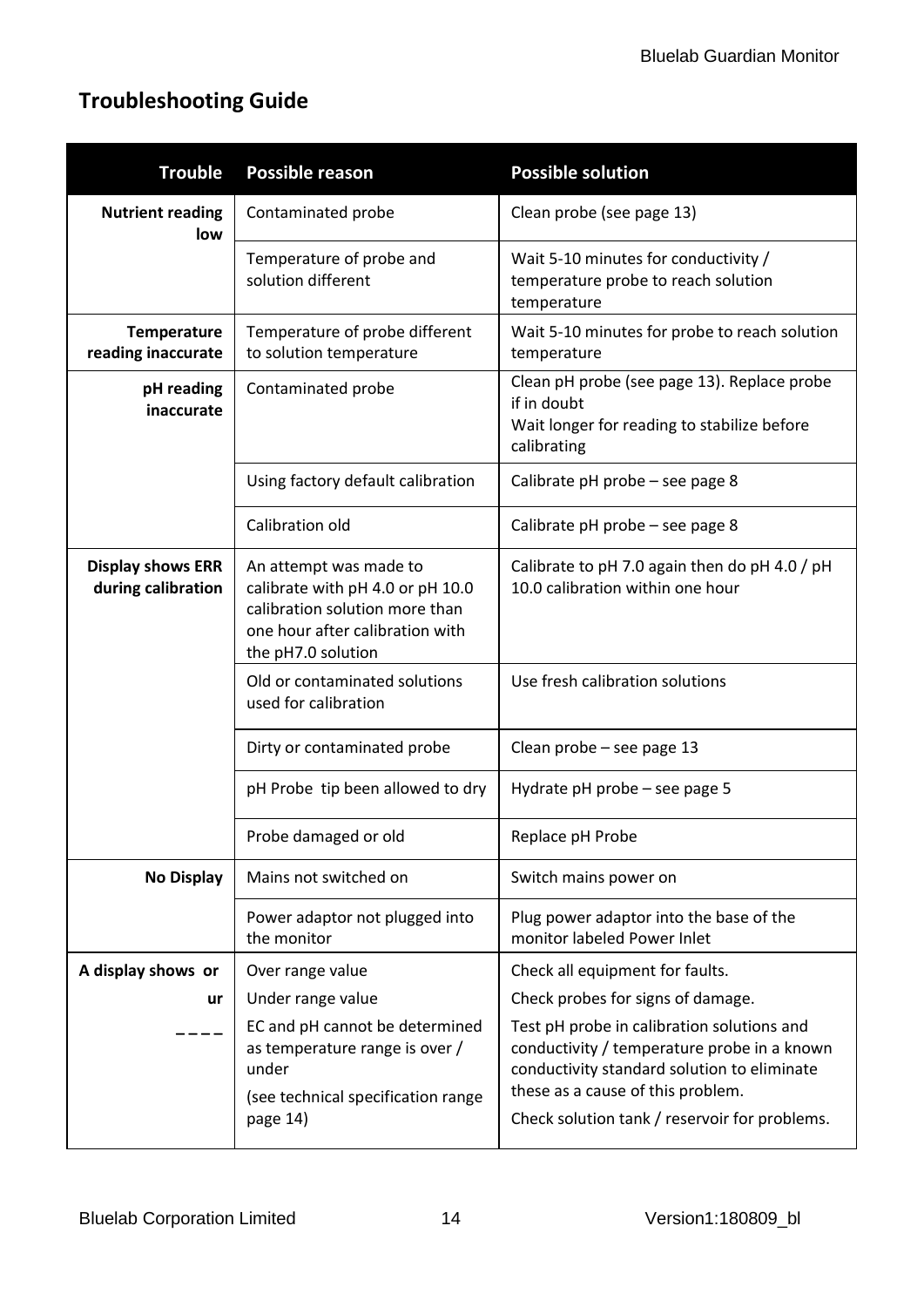## **Technical Specifications**

|                                        | pH                                                                                                                          | Conductivity                                                                                                | <b>Temperature</b>                   |
|----------------------------------------|-----------------------------------------------------------------------------------------------------------------------------|-------------------------------------------------------------------------------------------------------------|--------------------------------------|
| Range                                  | $0.0 - 14.0$ pH                                                                                                             | $0.0 - 5.0$ EC<br>$0 - 50$ CF<br>$0 - 2500$ TDS<br>$(EC \times 500)$<br>$0 - 3500$ ppm<br>$(EC \times 700)$ | $0 - 50 °C$<br>$32 - 122$ °F         |
| <b>Resolution</b>                      | $0.1$ pH                                                                                                                    | 0.1 EC<br>1CF<br><b>50 TDS</b><br>70 ppm                                                                    | 1 °C<br>1 °F                         |
| Accuracy<br>(at 25°C / 77°F)           | $±0.1$ pH                                                                                                                   | $±0.1$ EC<br>±1 CF<br>$±50$ TDS<br>$±70$ ppm                                                                | ±1 °C<br>$±2$ °F                     |
| Temperature<br>Compensation            | Yes - (if conductivity<br>probe is in same solution<br>as pH probe)                                                         | Yes                                                                                                         | Not applicable                       |
| <b>Operating</b><br><b>Environment</b> | $0 - 50 °C / 32 - 122 °F$                                                                                                   |                                                                                                             |                                      |
| <b>Power Source</b>                    | Input: 100 - 240 Vac 50-60Hz, 5 VA, Output: 5Vdc 1Amp<br>4 interchangeable plug types (USA, Euro, UK, NZ/AUS)               |                                                                                                             |                                      |
| <b>Calibration</b>                     | Two point (pH 7.0 &<br>pH 4.0 or pH 10.0)                                                                                   | Not required<br>(factory calibrated)                                                                        | Not required<br>(factory calibrated) |
| <b>Other Features</b>                  | Silent visual alarm, adjustable display brightness<br>water resistant, non-volatile memory, over and under range indicators |                                                                                                             |                                      |

## **Contact Details**

Bluelab Corporation Limited, 43 Burrows St, Tauranga 3112, New Zealand **Ph** +64 7 578 0849 **Fax** +64 7 578 0847 **Email** [support@getbluelab.com](mailto:support@getbluelab.com) **Limitation of Liability:**

Under no circumstances shall Bluelab Corporation Limited be liable for any claims, losses, costs and damages of any nature whatsoever (including any consequential loss) that result from the use of, or in inability to use these instructions and / or equipment.